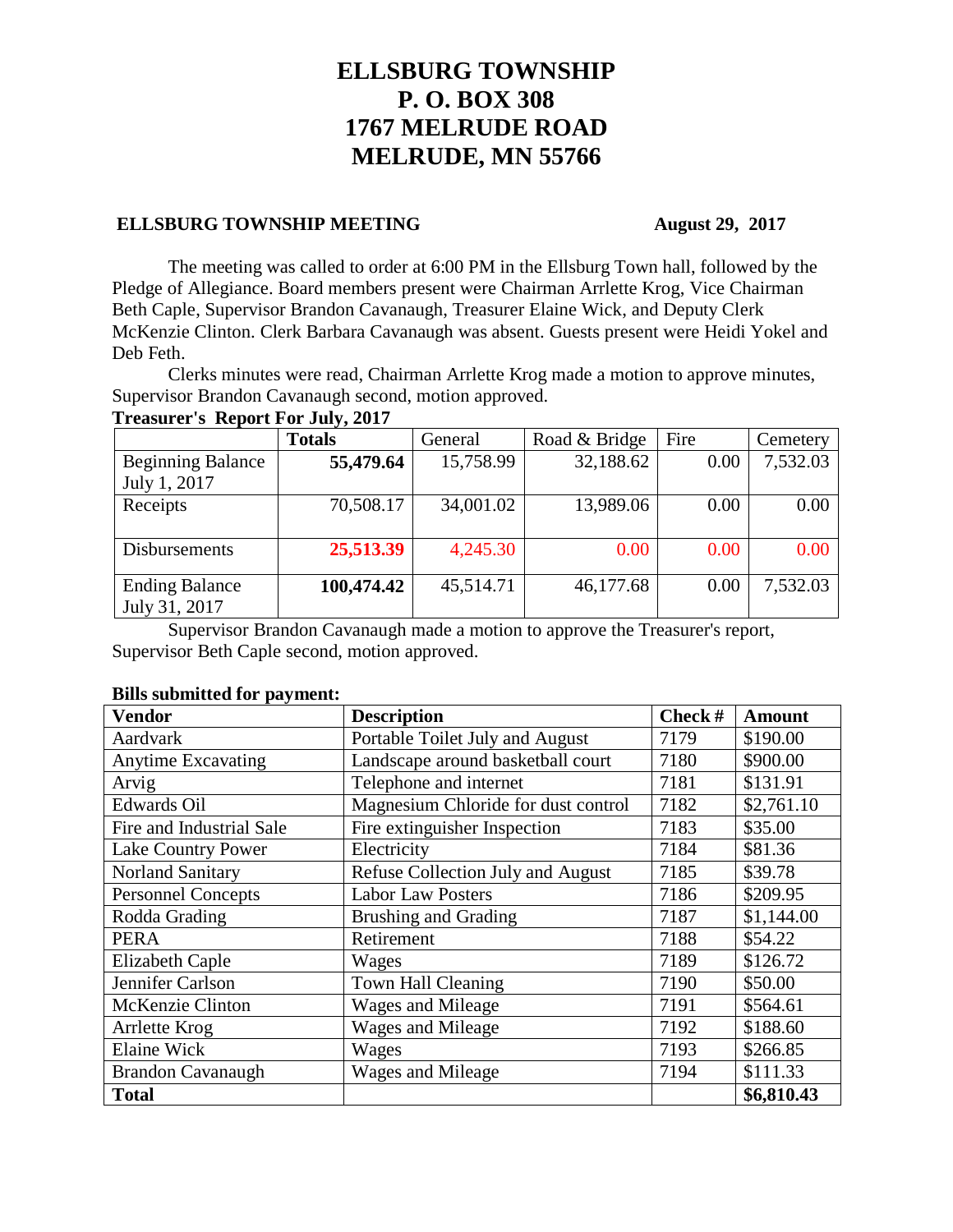## **ELLSBURG TOWNSHIP P. O. BOX 308 1767 MELRUDE ROAD MELRUDE, MN 55766**

Supervisor Beth Caple made a motion to accept the bills for payment, Supervisor Brandon Cavanaugh second, motion approved.

### **Correspondence:** Nothing new to report.

**Road and Bridge:** Supervisor Brandon Cavanaugh gave a report on the roads stating that they look good and only need brushing in some area. Chairman Arrlette Krog stated that Rick McRae was unable to do the brushing because of the rain, and that the brushing will be done in the next 2 to 3 weeks. Chairman Arrlette Krog also reported that magnesium chloride was sprayed and that Young Lake Road and Sheldon Road were completely sprayed because there was extra spray left after the others roads had been done.

**Cemetery:** Nothing new to report.

**Buildings:** Supervisor Beth Caple reported that half of the Town Hall was sprayed and the other half will be done as well. Chairman Arrlette Krog stated that a call needs to be made to Miller Roofing because the roof is leaking in the kitchen near the office door. Supervisor Brandon Cavanaugh stated that he will call.

**Website:** Nothing new to report.

#### **New Business:**

Heidi Yokel reported that the Fire Department hosted a national night out and had around 200 people in attendance. The fire department also gained two new members and had one call in August for a car in the ditch. Through the program with the Red Cross, the Fire Department had installed 93 smoke detectors. They also had training on the new engine they purchased as well as water rescue training. Heidi Yokel also stated that the numbers of calls that the Fire Department has had in 2017, is equal to the total numbers of calls in 2016.

Chairman Arrlette Krog made a motion to pass a resolution for Supervisor Brandon Cavanaugh to assume the responsibility of Road and Bridge maintenance. Supervisor Beth Caple second, Supervisor Brandon Cavanaugh abstained because it was a conflict of interest, motion approved.

Deputy Clerk McKenzie Clinton spoke about the upcoming annual conference and ask which board members would be attending. Chairman Arrlette Krog, Treasurer Elaine Wick, and Deputy Clerk McKenzie Clinton said they would all be attending. Chairman Arrlette Krog made a motion to have the township cover the costs for those attending the annual conference, Supervisor Brandon Cavanaugh second, motion approved.

A discussion about the landscaping around the basketball court took place. Supervisor Brandon Cavanaugh made a motion to have Rick McRae spread gravel on the fourth side of the basketball court, Supervisor Beth Caple second, motion approved.

Chairman Arrlette Krog stated that well construction on the bridge took place, one of the culverts that was being driven over had collapsed. She spoke to the construction company and they are suppose to be replacing it and that she is waiting to hear back from them.